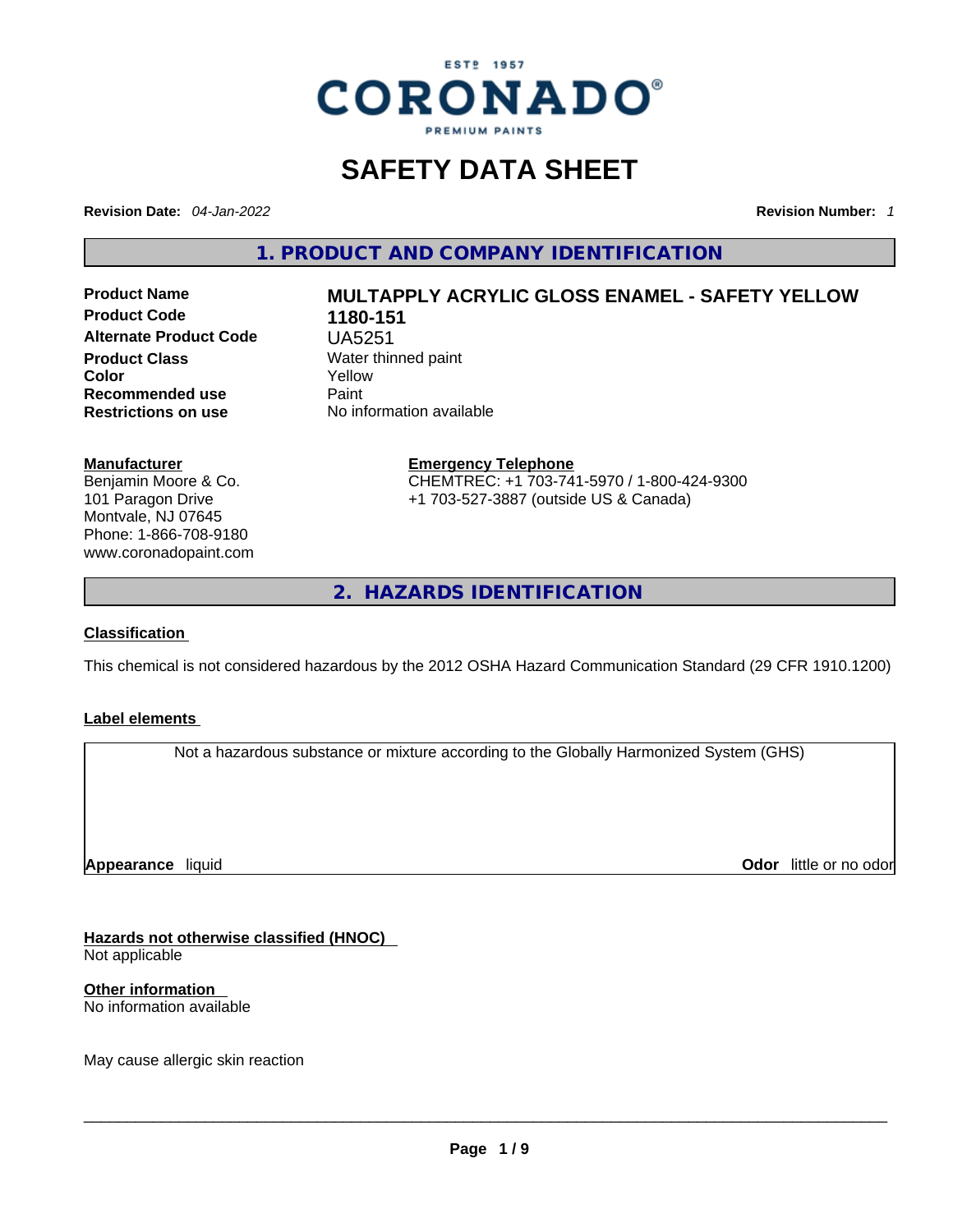**WARNING:** This product contains isothiazolinone compounds at levels of <0.1%. These substances are biocides commonly found in most paints and a variety of personal care products as a preservative. Certain individuals may be sensitive or allergic to these substances, even at low levels.

### **3. COMPOSITION INFORMATION ON COMPONENTS**

| <b>Chemical name</b>                                                         | CAS No.    | Weight-%    |
|------------------------------------------------------------------------------|------------|-------------|
| Titanium dioxide                                                             | 13463-67-7 | l - 5       |
| Propanoic acid, 2-methyl-, monoester with<br>2,2,4-trimethyl-1,3-pentanediol | 25265-77-4 | 1 - 5       |
| Hexanedioic acid, dihydrazide                                                | 1071-93-8  | $0.5 - 1$   |
| Ammonia                                                                      | 7664-41-7  | $0.1 - 0.5$ |
| Ammonium hydroxide                                                           | 1336-21-6  | $0.1 - 0.5$ |

|                                                  | 4. FIRST AID MEASURES                                                                                    |
|--------------------------------------------------|----------------------------------------------------------------------------------------------------------|
| <b>General Advice</b>                            | No hazards which require special first aid measures.                                                     |
| <b>Eye Contact</b>                               | Rinse thoroughly with plenty of water for at least 15 minutes and consult a<br>physician.                |
| <b>Skin Contact</b>                              | Wash off immediately with soap and plenty of water while removing all<br>contaminated clothes and shoes. |
| <b>Inhalation</b>                                | Move to fresh air. If symptoms persist, call a physician.                                                |
| Ingestion                                        | Clean mouth with water and afterwards drink plenty of water. Consult a physician<br>if necessary.        |
| <b>Most Important</b><br><b>Symptoms/Effects</b> | May cause allergic skin reaction.                                                                        |
| <b>Notes To Physician</b>                        | Treat symptomatically.                                                                                   |
|                                                  | 5. FIRE-FIGHTING MEASURES                                                                                |

| <b>Suitable Extinguishing Media</b>                   | Use extinguishing measures that are appropriate to local<br>circumstances and the surrounding environment.                                   |
|-------------------------------------------------------|----------------------------------------------------------------------------------------------------------------------------------------------|
| Protective equipment and precautions for firefighters | As in any fire, wear self-contained breathing apparatus<br>pressure-demand, MSHA/NIOSH (approved or equivalent)<br>and full protective gear. |
| <b>Specific Hazards Arising From The Chemical</b>     | Closed containers may rupture if exposed to fire or<br>extreme heat.                                                                         |
| Sensitivity to mechanical impact                      | No.                                                                                                                                          |
| Sensitivity to static discharge                       | No                                                                                                                                           |
|                                                       |                                                                                                                                              |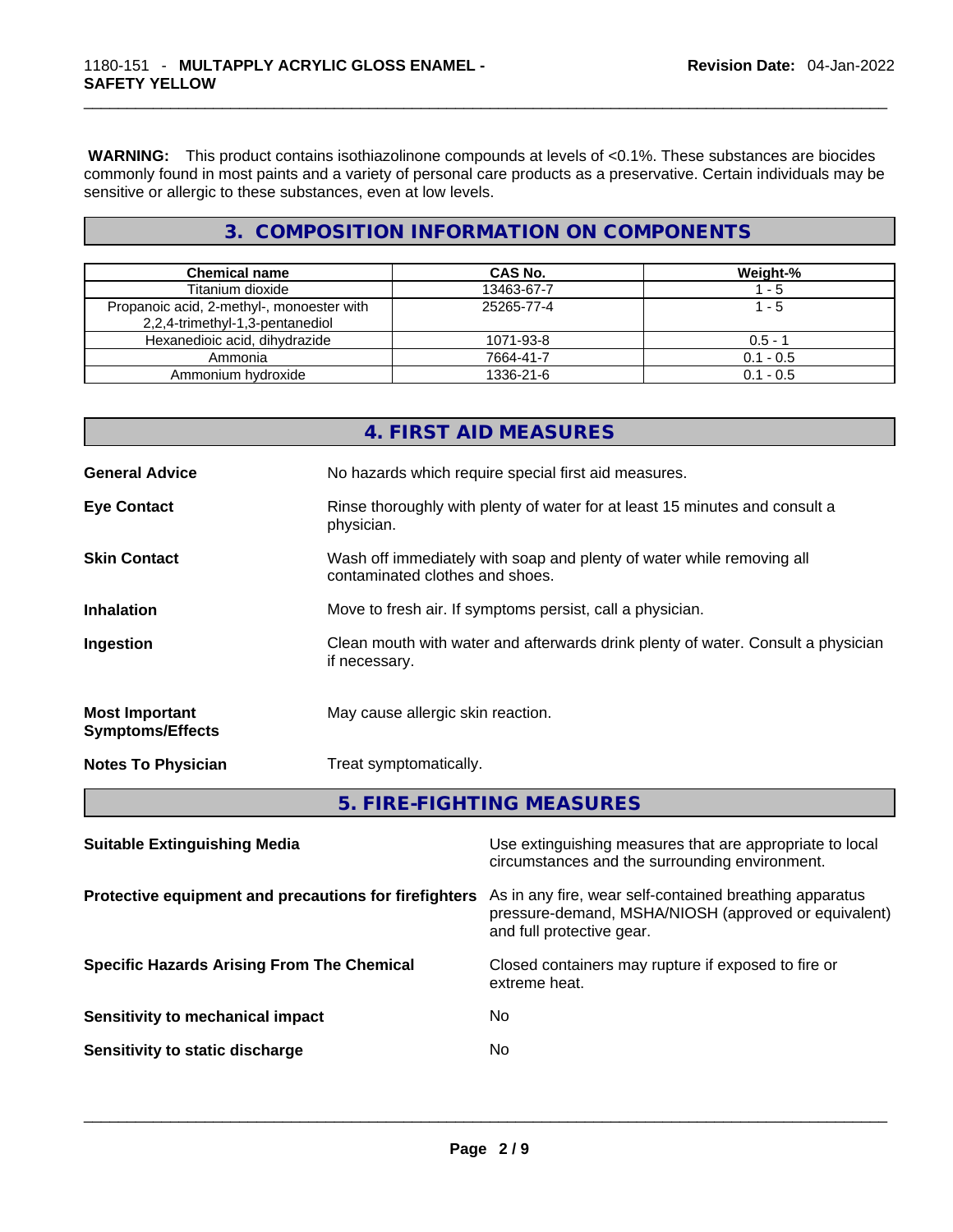| <b>Flash Point Data</b><br>Flash point (°F)<br>Flash Point (°C)<br><b>Method</b> |                        | Not applicable<br>Not applicable<br>Not applicable |                                |
|----------------------------------------------------------------------------------|------------------------|----------------------------------------------------|--------------------------------|
| <b>Flammability Limits In Air</b>                                                |                        |                                                    |                                |
| Lower flammability limit:<br><b>Upper flammability limit:</b>                    |                        | Not applicable<br>Not applicable                   |                                |
| <b>NFPA</b><br>Health: 1                                                         | <b>Flammability: 0</b> | <b>Instability: 0</b>                              | <b>Special:</b> Not Applicable |
| <b>NFPA Legend</b><br>0 - Not Hazardous<br>1 - Slightly<br>$2 - 5$               |                        |                                                    |                                |

- 2 Moderate
- 3 High
- 4 Severe

*The ratings assigned are only suggested ratings, the contractor/employer has ultimate responsibilities for NFPA ratings where this system is used.* 

*Additional information regarding the NFPA rating system is available from the National Fire Protection Agency (NFPA) at www.nfpa.org.* 

## **6. ACCIDENTAL RELEASE MEASURES**

| <b>Personal Precautions</b>      | Avoid contact with skin, eyes and clothing. Ensure adequate ventilation.                             |
|----------------------------------|------------------------------------------------------------------------------------------------------|
| <b>Other Information</b>         | Prevent further leakage or spillage if safe to do so.                                                |
| <b>Environmental precautions</b> | See Section 12 for additional Ecological Information.                                                |
| <b>Methods for Cleaning Up</b>   | Soak up with inert absorbent material. Sweep up and shovel into suitable<br>containers for disposal. |

## **7. HANDLING AND STORAGE**

| <b>Handling</b>               | Avoid contact with skin, eyes and clothing. Avoid breathing vapors, spray mists or<br>sanding dust. In case of insufficient ventilation, wear suitable respiratory<br>equipment. |
|-------------------------------|----------------------------------------------------------------------------------------------------------------------------------------------------------------------------------|
| <b>Storage</b>                | Keep container tightly closed. Keep out of the reach of children.                                                                                                                |
| <b>Incompatible Materials</b> | No information available                                                                                                                                                         |

**8. EXPOSURE CONTROLS/PERSONAL PROTECTION** 

#### **Exposure Limits**

| <b>Chemical name</b> | <b>ACGIH TLV</b>         | <b>OSHA PEL</b>           |
|----------------------|--------------------------|---------------------------|
| Titanium dioxide     | TWA: $10 \text{ ma/m}^3$ | 15 mg/m $3$ - TWA         |
| Ammonia              | STEL: 35 ppm             | 50 ppm - TWA              |
|                      | <b>TWA: 25 ppm</b>       | $35 \text{ ma/m}^3$ - TWA |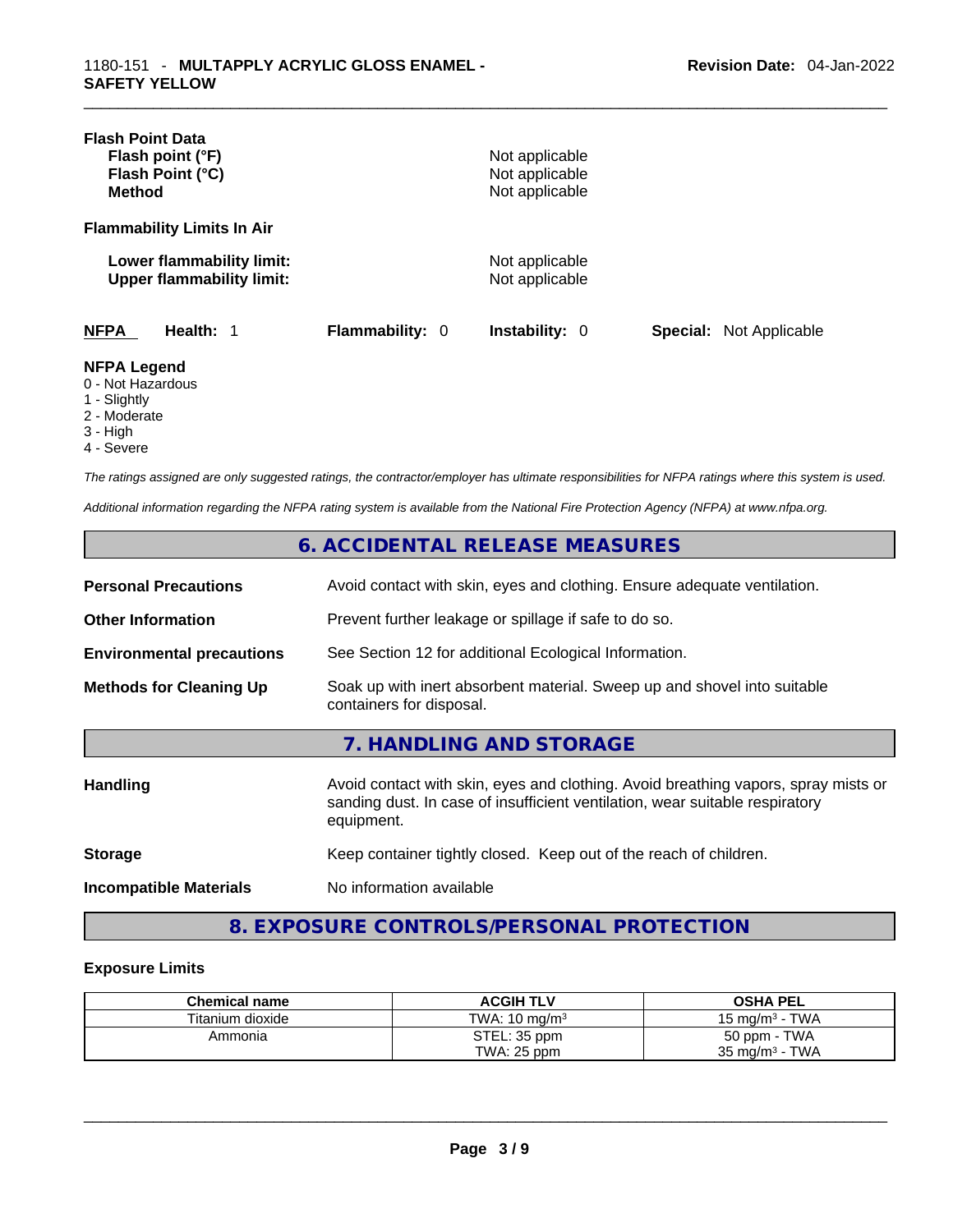#### **Legend**

ACGIH - American Conference of Governmental Industrial Hygienists Exposure Limits OSHA - Occupational Safety & Health Administration Exposure Limits N/E - Not Established

| Ensure adequate ventilation, especially in confined areas.<br><b>Engineering Measures</b> |                                                                                                                                     |  |  |
|-------------------------------------------------------------------------------------------|-------------------------------------------------------------------------------------------------------------------------------------|--|--|
| <b>Personal Protective Equipment</b>                                                      |                                                                                                                                     |  |  |
| <b>Eye/Face Protection</b>                                                                | Safety glasses with side-shields.                                                                                                   |  |  |
| <b>Skin Protection</b>                                                                    | Protective gloves and impervious clothing.                                                                                          |  |  |
| <b>Respiratory Protection</b>                                                             | In case of insufficient ventilation wear suitable respiratory equipment.                                                            |  |  |
| <b>Hygiene Measures</b>                                                                   | Avoid contact with skin, eyes and clothing. Remove and wash contaminated<br>clothing before re-use. Wash thoroughly after handling. |  |  |

#### **9. PHYSICAL AND CHEMICAL PROPERTIES**

**Appearance** liquid **Odor** little or no odor **Odor Threshold** No information available **Density (lbs/gal)** 8.7 - 8.9 **Specific Gravity** 1.04 - 1.07 **pH bH** *pH* **Viscosity (cps) Viscosity (cps) No information available Solubility(ies)**<br> **No information available**<br> **Water solubility**<br> **Water solubility Evaporation Rate No information available No information available Vapor pressure**  No information available **Vapor density No information available No** information available **Wt. % Solids** 30 - 40 **Vol. % Solids Wt. % Volatiles** 60 - 70 **Vol. % Volatiles** 60 - 70 **VOC Regulatory Limit (g/L)** < 100 **Boiling Point (°F)** 212 **Boiling Point (°C) Freezing point (°F)** 32 **Freezing Point (°C)** 0 **Flash point (°F) Flash Point (°C)** Not applicable **Method**<br> **Plammability (solid, gas)**<br> **Plammability (solid, gas)**<br> **Not applicable Flammability** (solid, gas) **Upper flammability limit:** Not applicable **Lower flammability limit:** Not applicable **Autoignition Temperature (°F)** No information available **Autoignition Temperature (°C)**<br> **Decomposition Temperature (°F)** No information available **Decomposition Temperature (°F) Decomposition Temperature (°C)** No information available

**No information available** 

# **Partition coefficient**<br>No information available<br>No information available<br>No information available<br>No information available<br>No information available<br>No information available<br>No information available<br>No information availabl **10. STABILITY AND REACTIVITY**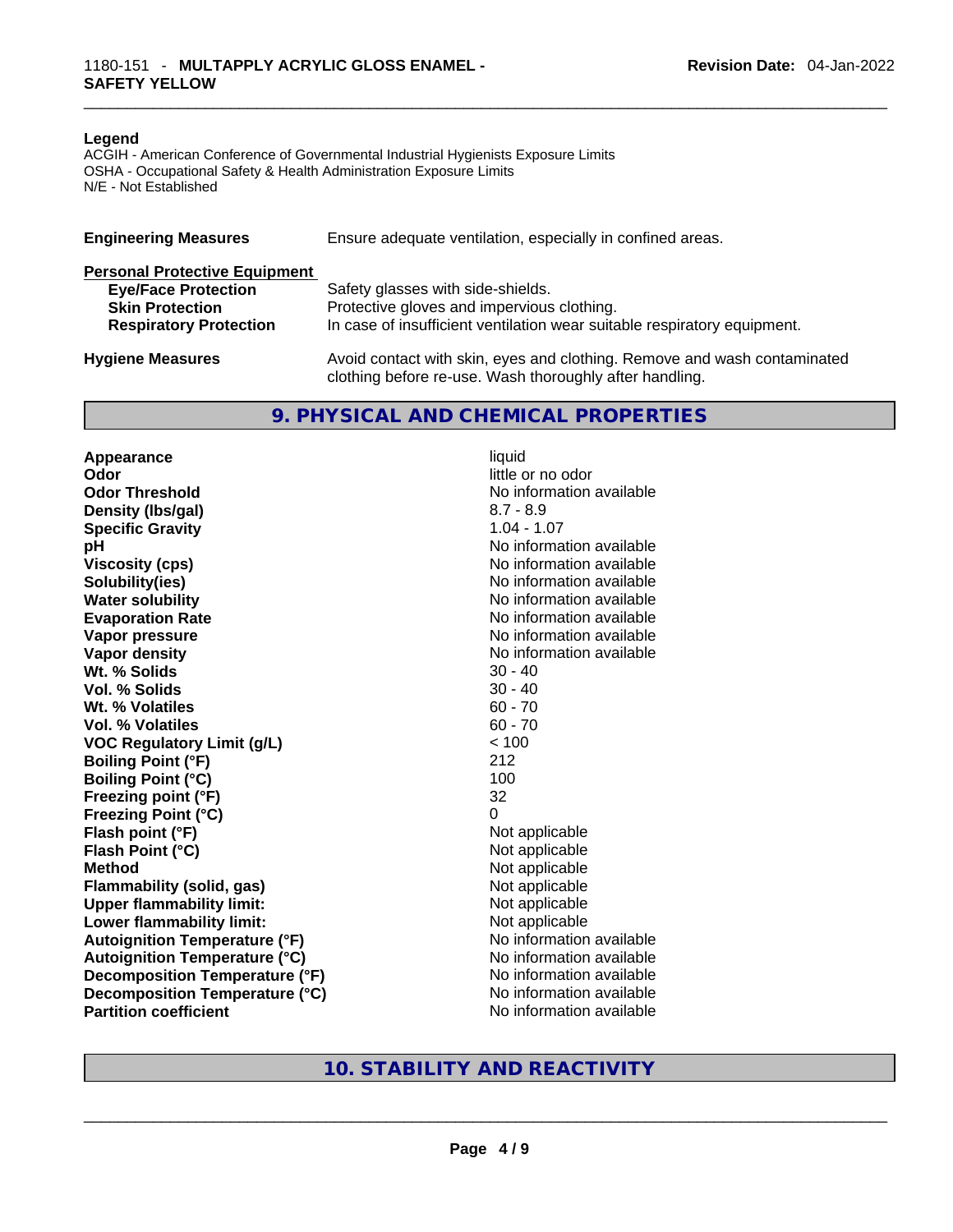| <b>Reactivity</b>                         | Not Applicable                           |
|-------------------------------------------|------------------------------------------|
| <b>Chemical Stability</b>                 | Stable under normal conditions.          |
| <b>Conditions to avoid</b>                | Prevent from freezing.                   |
| <b>Incompatible Materials</b>             | No materials to be especially mentioned. |
| <b>Hazardous Decomposition Products</b>   | None under normal use.                   |
| <b>Possibility of hazardous reactions</b> | None under normal conditions of use.     |

## **11. TOXICOLOGICAL INFORMATION**

| <b>Product Information</b>                                                                                                                                                                                                                                                                                                                         |                                                                                                                                                                                                                                                                                                                                                                                                                                                                                                                                                                                             |
|----------------------------------------------------------------------------------------------------------------------------------------------------------------------------------------------------------------------------------------------------------------------------------------------------------------------------------------------------|---------------------------------------------------------------------------------------------------------------------------------------------------------------------------------------------------------------------------------------------------------------------------------------------------------------------------------------------------------------------------------------------------------------------------------------------------------------------------------------------------------------------------------------------------------------------------------------------|
| Information on likely routes of exposure                                                                                                                                                                                                                                                                                                           |                                                                                                                                                                                                                                                                                                                                                                                                                                                                                                                                                                                             |
| <b>Principal Routes of Exposure</b>                                                                                                                                                                                                                                                                                                                | Eye contact, skin contact and inhalation.                                                                                                                                                                                                                                                                                                                                                                                                                                                                                                                                                   |
| <b>Acute Toxicity</b>                                                                                                                                                                                                                                                                                                                              |                                                                                                                                                                                                                                                                                                                                                                                                                                                                                                                                                                                             |
| <b>Product Information</b>                                                                                                                                                                                                                                                                                                                         | No information available                                                                                                                                                                                                                                                                                                                                                                                                                                                                                                                                                                    |
|                                                                                                                                                                                                                                                                                                                                                    | Symptoms related to the physical, chemical and toxicological characteristics                                                                                                                                                                                                                                                                                                                                                                                                                                                                                                                |
| <b>Symptoms</b>                                                                                                                                                                                                                                                                                                                                    | No information available                                                                                                                                                                                                                                                                                                                                                                                                                                                                                                                                                                    |
|                                                                                                                                                                                                                                                                                                                                                    | Delayed and immediate effects as well as chronic effects from short and long-term exposure                                                                                                                                                                                                                                                                                                                                                                                                                                                                                                  |
| Eye contact<br><b>Skin contact</b><br><b>Inhalation</b><br>Ingestion<br><b>Sensitization</b><br><b>Neurological Effects</b><br><b>Mutagenic Effects</b><br><b>Reproductive Effects</b><br><b>Developmental Effects</b><br><b>Target organ effects</b><br><b>STOT - single exposure</b><br><b>STOT - repeated exposure</b><br>Other adverse effects | May cause slight irritation.<br>Substance may cause slight skin irritation. Prolonged or repeated contact may dry<br>skin and cause irritation.<br>May cause irritation of respiratory tract.<br>Ingestion may cause gastrointestinal irritation, nausea, vomiting and diarrhea.<br>May cause an allergic skin reaction<br>No information available.<br>No information available.<br>No information available.<br>No information available.<br>No information available.<br>No information available.<br>No information available.<br>No information available.<br>No information available |
| <b>Aspiration Hazard</b><br><b>Numerical measures of toxicity</b>                                                                                                                                                                                                                                                                                  |                                                                                                                                                                                                                                                                                                                                                                                                                                                                                                                                                                                             |
|                                                                                                                                                                                                                                                                                                                                                    | The following values are calculated based on chapter 3.1 of the GHS document                                                                                                                                                                                                                                                                                                                                                                                                                                                                                                                |
| <b>ATEmix (inhalation-dust/mist)</b>                                                                                                                                                                                                                                                                                                               | 292.4 mg/L                                                                                                                                                                                                                                                                                                                                                                                                                                                                                                                                                                                  |
|                                                                                                                                                                                                                                                                                                                                                    |                                                                                                                                                                                                                                                                                                                                                                                                                                                                                                                                                                                             |

**Component Information**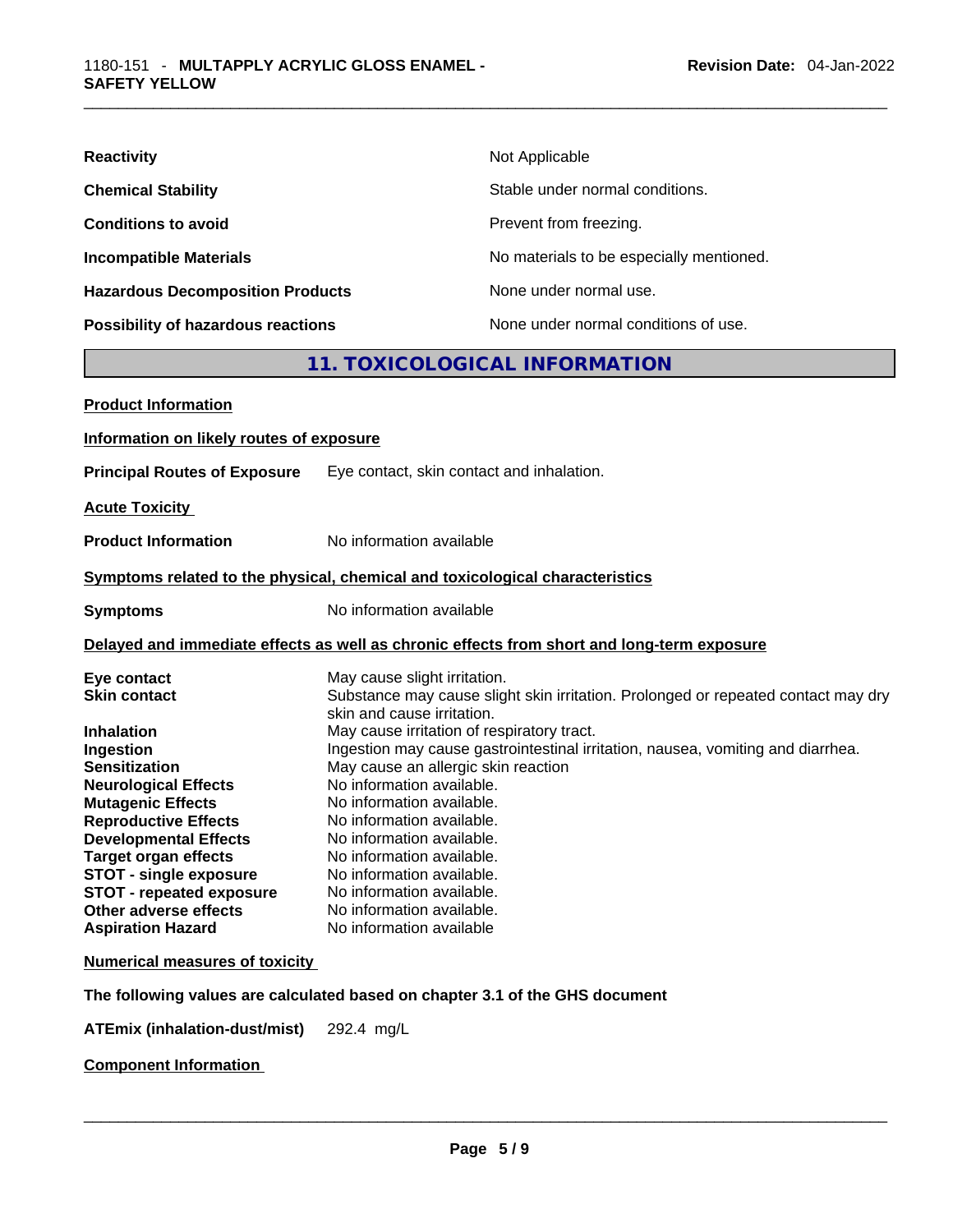| Chemical name                                                                                 | Oral LD50             | Dermal LD50           | Inhalation LC50                                                                   |
|-----------------------------------------------------------------------------------------------|-----------------------|-----------------------|-----------------------------------------------------------------------------------|
| Titanium dioxide<br>13463-67-7                                                                | $> 10000$ mg/kg (Rat) |                       |                                                                                   |
| Propanoic acid, 2-methyl-,<br>monoester with<br>2,2,4-trimethyl-1,3-pentanediol<br>25265-77-4 | $=$ 3200 mg/kg (Rat)  | $> 15200$ mg/kg (Rat) |                                                                                   |
| Ammonia<br>7664-41-7                                                                          | $=$ 350 mg/kg (Rat)   |                       | $= 9850$ mg/m <sup>3</sup> (Rat) 1 h<br>$= 13770$ mg/m <sup>3</sup><br>(Rat ) 1 h |
| Ammonium hydroxide<br>1336-21-6                                                               | $=$ 350 mg/kg (Rat)   |                       |                                                                                   |

#### **Chronic Toxicity**

#### **Carcinogenicity**

*The information below indicates whether each agency has listed any ingredient as a carcinogen:.* 

| <b>Chemical name</b> | IARC                 | <b>NTP</b> | OSHA   |
|----------------------|----------------------|------------|--------|
|                      | Possible Human<br>2Β |            | ∟isted |
| Titanium<br>dioxide  | Carcinogen           |            |        |

• Although IARC has classified titanium dioxide as possibly carcinogenic to humans (2B), their summary concludes: "No significant exposure to titanium dioxide is thought to occur during the use of products in which titanium dioxide is bound to other materials, such as paint."

#### **Legend**

IARC - International Agency for Research on Cancer NTP - National Toxicity Program OSHA - Occupational Safety & Health Administration

**12. ECOLOGICAL INFORMATION** 

#### **Ecotoxicity Effects**

The environmental impact of this product has not been fully investigated.

#### **Product Information**

#### **Acute Toxicity to Fish**

No information available

#### **Acute Toxicity to Aquatic Invertebrates**

No information available

#### **Acute Toxicity to Aquatic Plants**

No information available

#### **Persistence / Degradability**

No information available.

#### **Bioaccumulation**

There is no data for this product.

# **Mobility in Environmental Media**

No information available. \_\_\_\_\_\_\_\_\_\_\_\_\_\_\_\_\_\_\_\_\_\_\_\_\_\_\_\_\_\_\_\_\_\_\_\_\_\_\_\_\_\_\_\_\_\_\_\_\_\_\_\_\_\_\_\_\_\_\_\_\_\_\_\_\_\_\_\_\_\_\_\_\_\_\_\_\_\_\_\_\_\_\_\_\_\_\_\_\_\_\_\_\_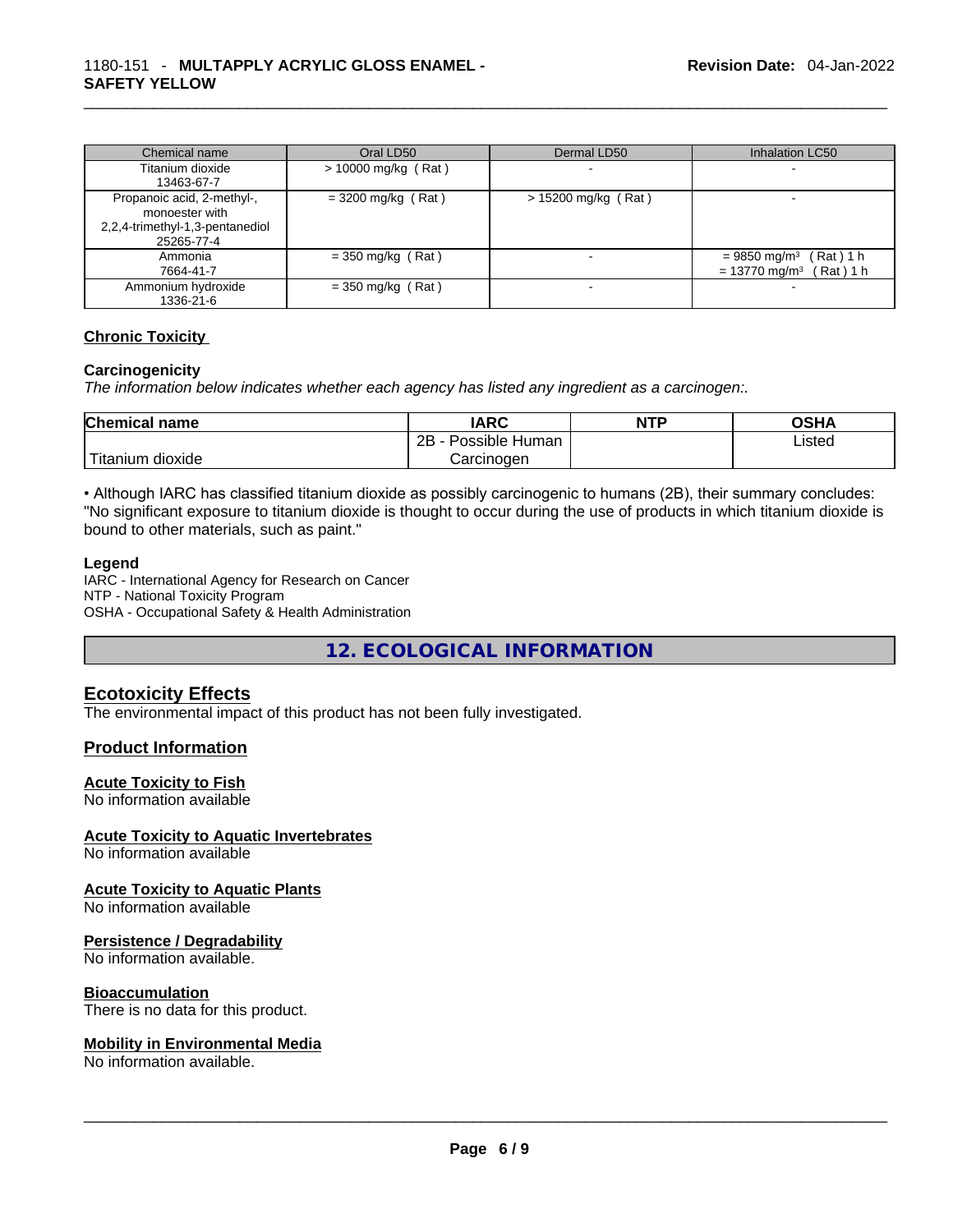**Ozone** No information available

#### **Component Information**

#### **Acute Toxicity to Fish**

Titanium dioxide LC50: > 1000 mg/L (Fathead Minnow - 96 hr.)

#### **Acute Toxicity to Aquatic Invertebrates**

No information available

#### **Acute Toxicity to Aquatic Plants**

No information available

|                                                                                                                                                                            | <b>13. DISPOSAL CONSIDERATIONS</b>                                                                                                                                                                                        |  |  |
|----------------------------------------------------------------------------------------------------------------------------------------------------------------------------|---------------------------------------------------------------------------------------------------------------------------------------------------------------------------------------------------------------------------|--|--|
| <b>Waste Disposal Method</b>                                                                                                                                               | Dispose of in accordance with federal, state, and local regulations. Local<br>requirements may vary, consult your sanitation department or state-designated<br>environmental protection agency for more disposal options. |  |  |
|                                                                                                                                                                            | 14. TRANSPORT INFORMATION                                                                                                                                                                                                 |  |  |
| <b>DOT</b>                                                                                                                                                                 | Not regulated                                                                                                                                                                                                             |  |  |
| <b>ICAO / IATA</b>                                                                                                                                                         | Not regulated                                                                                                                                                                                                             |  |  |
| <b>IMDG / IMO</b>                                                                                                                                                          | Not regulated                                                                                                                                                                                                             |  |  |
|                                                                                                                                                                            | <b>15. REGULATORY INFORMATION</b>                                                                                                                                                                                         |  |  |
| <b>International Inventories</b>                                                                                                                                           |                                                                                                                                                                                                                           |  |  |
| <b>TSCA: United States</b><br><b>DSL: Canada</b>                                                                                                                           | Yes - All components are listed or exempt.<br>No - Not all of the components are listed.<br>One or more component is listed on NDSL.                                                                                      |  |  |
| <b>Federal Regulations</b>                                                                                                                                                 |                                                                                                                                                                                                                           |  |  |
| SARA 311/312 hazardous categorization<br>Acute health hazard<br><b>Chronic Health Hazard</b><br>Fire hazard<br>Sudden release of pressure hazard<br><b>Reactive Hazard</b> | No<br><b>No</b><br>No<br>No<br>No                                                                                                                                                                                         |  |  |
| <b>SARA 313</b>                                                                                                                                                            |                                                                                                                                                                                                                           |  |  |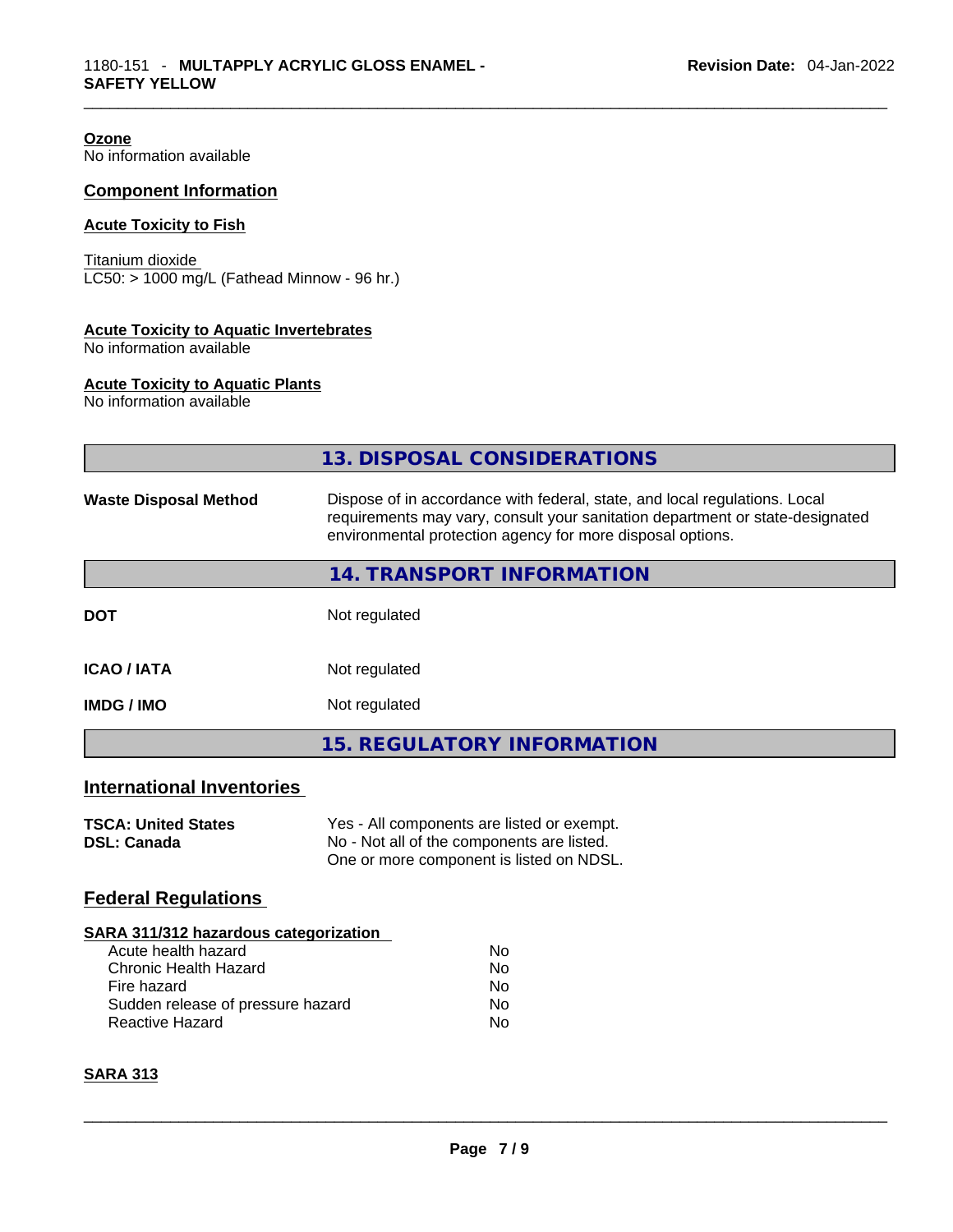Section 313 of Title III of the Superfund Amendments and Reauthorization Act of 1986 (SARA). This product contains a chemical or chemicals which are subject to the reporting requirements of the Act and Title 40 of the Code of Federal Regulations, Part 372:

*None*

#### **Clean Air Act,Section 112 Hazardous Air Pollutants (HAPs) (see 40 CFR 61)**

This product contains the following HAPs:

*None*

#### **US State Regulations**

#### **California Proposition 65**

**WARNING:** This product can expose you to chemicals including Titanium dioxide, which are known to the State of California to cause cancer, and Ethylene glycol which are known to the State of California to cause birth defects or other reproductive harm. For more information go to www.P65Warnings.ca.gov

#### **State Right-to-Know**

| $\sim$<br>$   -$<br>.nem<br>,,,<br>н.а<br>нан | Ma<br>. | -------<br>NΑI | .<br>нс |
|-----------------------------------------------|---------|----------------|---------|
| --<br>--<br>dioxide<br>ıtanıum                |         |                |         |

#### **Legend**

X - Listed

| <b>16. OTHER INFORMATION</b>                                                                                                                          |                                                    |                                                                            |                      |                                                                                                                                                 |  |
|-------------------------------------------------------------------------------------------------------------------------------------------------------|----------------------------------------------------|----------------------------------------------------------------------------|----------------------|-------------------------------------------------------------------------------------------------------------------------------------------------|--|
| HMIS -                                                                                                                                                | Health: 1                                          | <b>Flammability: 0</b>                                                     | <b>Reactivity: 0</b> | $PPE: -$                                                                                                                                        |  |
| <b>HMIS Legend</b><br>0 - Minimal Hazard<br>1 - Slight Hazard<br>2 - Moderate Hazard<br>3 - Serious Hazard<br>4 - Severe Hazard<br>* - Chronic Hazard | present under the actual normal conditions of use. | X - Consult your supervisor or S.O.P. for "Special" handling instructions. |                      | Note: The PPE rating has intentionally been left blank. Choose appropriate PPE that will protect employees from the hazards the material will   |  |
|                                                                                                                                                       |                                                    |                                                                            |                      | Caution: HMIS® ratings are based on a 0-4 rating scale, with 0 representing minimal bazards or risks, and 4 representing significant bazards or |  |

*Caution: HMISÒ ratings are based on a 0-4 rating scale, with 0 representing minimal hazards or risks, and 4 representing significant hazards or risks. Although HMISÒ ratings are not required on MSDSs under 29 CFR 1910.1200, the preparer, has chosen to provide them. HMISÒ ratings are to be used only in conjunction with a fully implemented HMISÒ program by workers who have received appropriate HMISÒ training. HMISÒ is a registered trade and service mark of the NPCA. HMISÒ materials may be purchased exclusively from J. J. Keller (800) 327-6868.* 

 **WARNING!** If you scrape, sand, or remove old paint, you may release lead dust. LEAD IS TOXIC. EXPOSURE